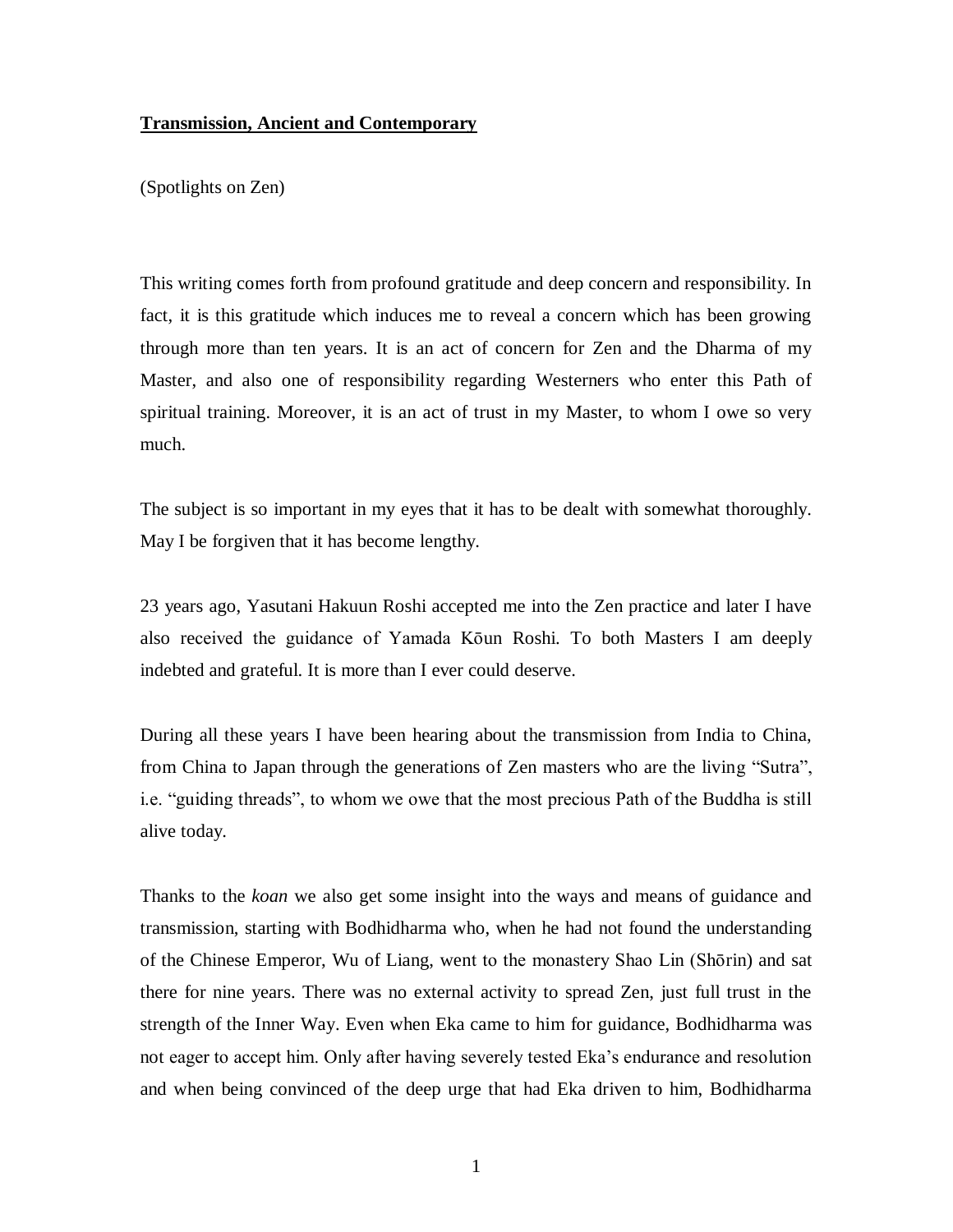accepted him. Finally, after six years of training under Bodhidharma, Eka was authorized as the Second Patriarch in China. After Bodhidharma's death, Eka, so we hear, stayed on for a while and then went to live, withdrawn from the Zen scene, among simple folk for some time, before he finally settled down and accepted disciples who came in large numbers.

China was indeed fortunate to receive the transmission at such a high level. Quite a number of great masters appeared in the succession, the greatest probably being the Sixth Patriarch, Enō.

 Enō was not given robe and bowl because he wished to receive them to be able to guide others. The Fifth Patriarch, however, recognizing Enō's outstanding spiritual depth, appointed him his successor – and that against any practical considerations. Would it not have been so much easier and more practical to appoint e.g. Myō who seems to have been so eager for it? The Fifth Patriarch even had to admonish Enō to stay in hiding for some time, which turned out to be fifteen years. The Fifth Patriarch knew of no haste and was not motivated by any utilitarian concern, so it seems. There was just the trust in the Inner Way. As we may see, it was fully rewarded.

Nangaku Ejō trained under the superb guidance of the Sixth Patriarch for fifteen years, and it is said that it took him eight years to come to deep realization (see Bankei).

We hear about Nanyo Echū, a disciple of the Sixth Patriarch for many years, who, after having been appointed Dharma successor, lived for forty years in solitude until finally, at an advanced age following the call of the Emperor, he agreed to guide people. He is also known as Chū Kokushi.

We hear about Nansen Fugan who, after having received "inka shomei", stayed in solitude for quite some time before he started to guide people, among them the outstanding Jōshū.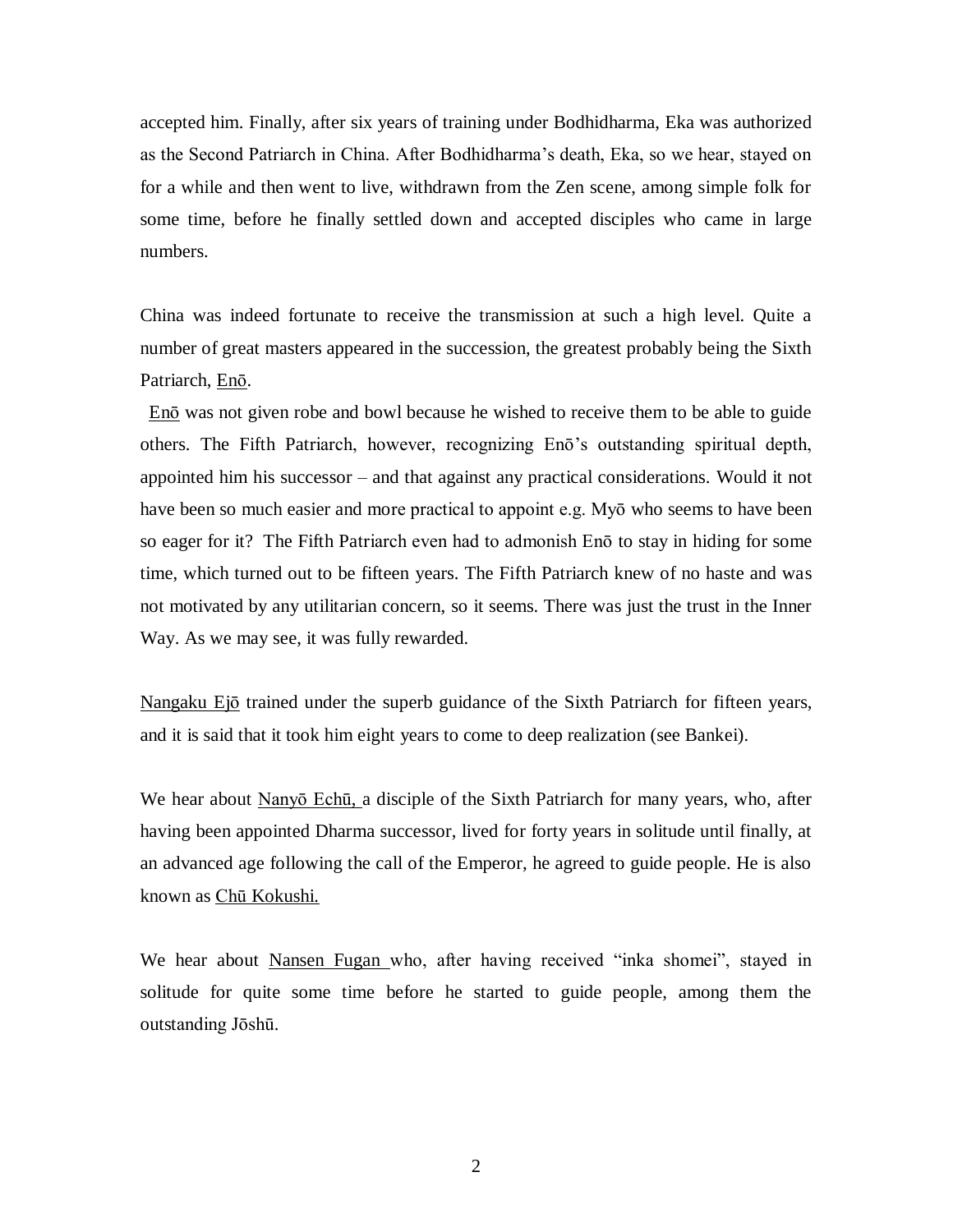As we know, Jōshū Jūshin, after his first breakthrough at the age of eighteen trained himself for forty years under Nansen Zenji and then twenty more years by "mondo" with many masters all over China. After sixty years of training he settled down in Jōshū, ready to guide disciples. His *koan* "Mu" has become world-famous and has since helped thousands of people to a breakthrough. Veneration and gratitude to this outstanding master!

We hear about <u>Mumon Ekai</u>, author of the "Mumon Kan", that it took him six years of arduous practice with just this koan "Mu" to come to realization.

We hear about Isan Reiyū that he had experienced deep realization under the great master Hyakujō Ekai with whom he stayed for about twenty years. When authorized and sent to found a new monastery, he just went to that mountain and sat there in a small hut all by himself for seven or eight years. "Of course he made no effort to advertise", we read in our Master's Teisho. There was no haste, just trust in the Inner Way. – Later, when a monastery had grown around Isan Zenji, among many others the learned Kyogen came to him for guidance. When Kyōgen could not respond to Isan's demand "Show me your face before the birth of your father and mother" and after having searched the Sutra and commentaries in vain for an answer, he came back to Isan, saying "I don't know the answer. Please tell me what it is." Isan: "It would not be difficult for me to tell you. But if I did you would doubtlessly reproach me afterwards."

No hints, no explanations. Kyōgen left dejected and started to live in a small hermitage. When later he suddenly experienced deep enlightenment, he profoundly thanked Isan bowing in Isan's direction: ".…If you had explained to me those things at that time, I never would have had this wonderful joy!" Yes, Isan had not deprived him of his development. Later, Kyōgen became Isan's Dharma successor.

These are just a few spotlights on guidance and transmission in Chinese Zen and they may suffice here.

--------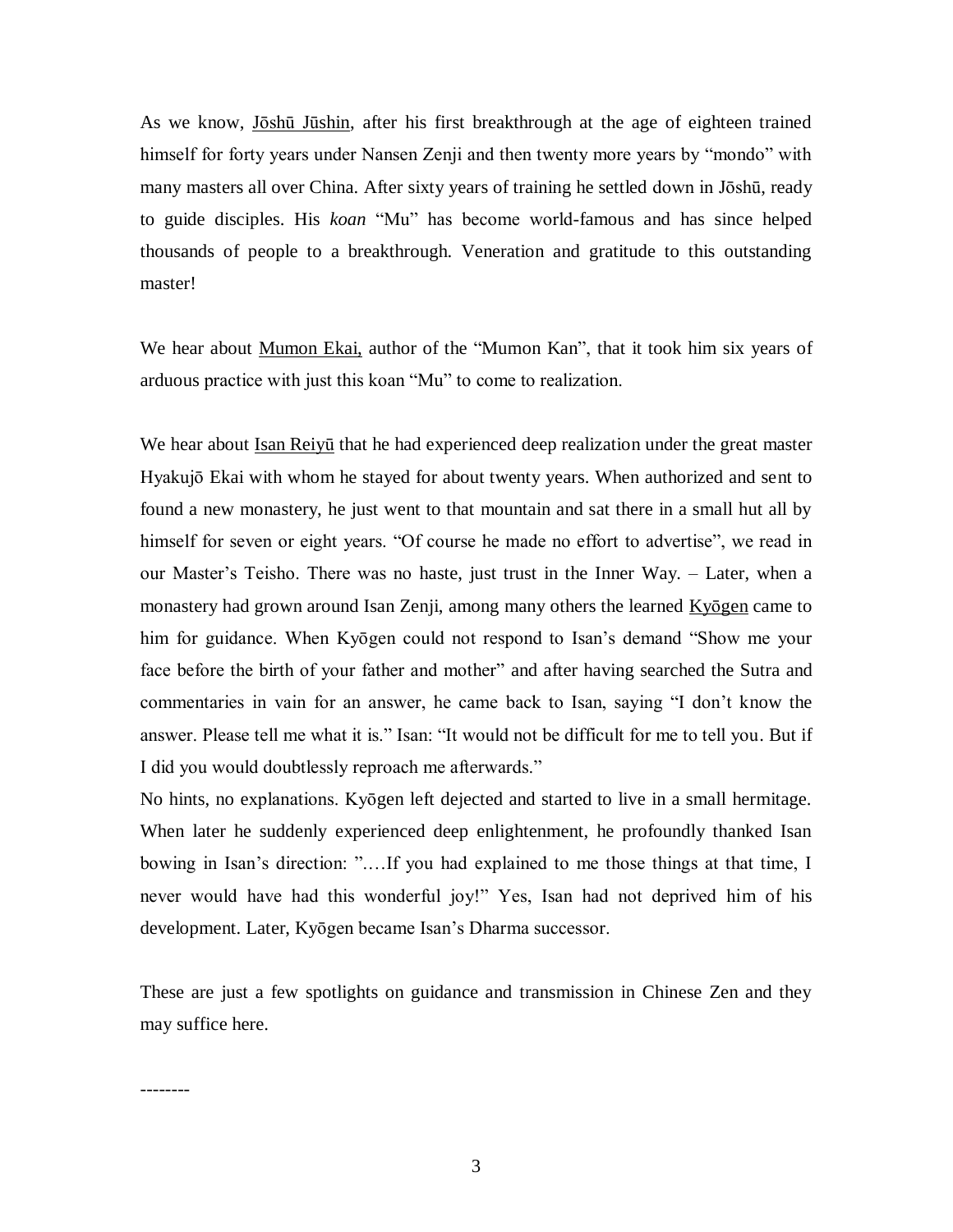As we hear, through Esai Zenji and Dōgen Zenji Zen was transmitted to Japan.

Esai Myōan had lived at a monastery since his boyhood and he went to China after having become well-versed in the Tendai tradition. According to my Master it took him about 8 – 9 years in China until he received "inka shōmei".

Dōgen Eihei as well entered a monastery as a boy. At the age of fifteen his real search is said to have begun. Under Esai he experienced a first breakthrough. Esai having died shortly afterwards, Dōgen was trained for eight years by Esai's Dharma successor Myōzen and finally received Myōzen's "inka shōmei". Far from being content with his experience so far, Dōgen went to China where he spent four or five years altogether. After having experienced deep satori under Master Nyōjō, he stayed on for two years before returning to Japan.

Japan was very fortunate indeed to receive the transmission on a very high level by these two masters. Consequently the Zen tradition began to spread and flourish there.

About a hundred years later, we find e.g. the remarkable Master Bassui Tokusho who, though he had received "inka shōmei" from his Master Kohō, proceeded with traveling around. For quite a while he withdrew from all would-be disciples, feeling not yet ready to guide them.

Among many renowned masters there is e.g. Bankei Eitaku. After having received "inka shōmei" from Master Dōsha Chōgen, he lived a number of years wandering around, withdrawn from the public, until he finally started to act as a Zen-master. Then he guided hundreds of people, monks and laymen, men and women for their sake.

One of the well-known masters of Japanese Zen is doubtlessly Hakuin Ekaku who in spite of several breakthroughs seems to have never received an official confirmation by his Master Dōkyō Etan. Yet he is considered to be his Dharma successor. Hakuin Zenji, who is regarded to be the key figure in the renewal of Zen of  $17<sup>th</sup>$ ,  $18<sup>th</sup>$  century Japan, is said to have left certain instructions for his line. In those, so we hear, it was also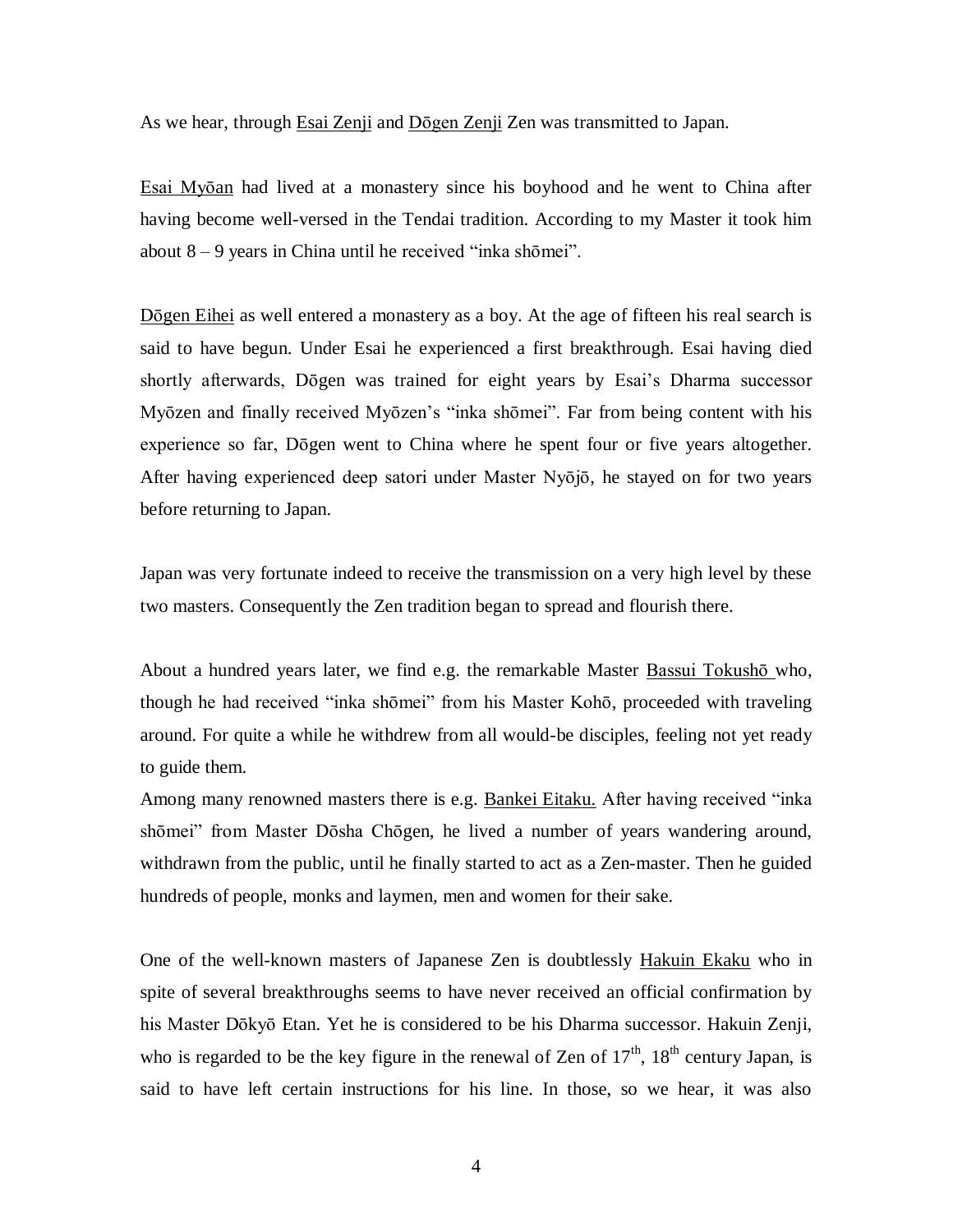demanded that a monk, after having received "inka shōmei", should live some years in solitude to deepen his experience before starting to guide disciples.

This seems to have been the tradition. After Myōshō Shūhō (known also as Daitō Kokushi) had received "inka shōmei", he is said to have wiped out his traces on instruction of his master. He then lived for years among beggars and simple folk in utmost poverty, before he settled down to guide people.

And so it has been with many others in China and Japan, as with Bokūshū, the master of Ummon in China or with Ikkyū Sōjun in Japan for instance.

In modern times we can see that e.g. in the line of Harada Sōgaku Daiun Roshi via Yasutani Hakuun Roshi to Yamada Koun Roshi the transmission was handled with great care, maintaining the Dharma through deeply enlightened masters generation by generation. As far as I know, our Master started to guide others only about seven or eight years after his "daigo tettei", then often acting in Yasutani Roshi's place.

The same care we find in the line of Yamamoto Gempō Roshi via Nakagawa Sōen Roshi to Suzuki Sōchū Roshi.

These days, we see that our Master is deeply and most carefully considering the succession at the Sanun Zendo, and almost none of his and Yasutani Roshi's disciples of long standing – some of more than thirty years and with genuine insight – seems to be regarded as sufficiently up to the standard. Is it not said, "the succeeding disciple should not only equal his master but even surpass him, else the line will decline"?

-------

For the first time now in its long and renowned history, Zen has come into contact with the countries of the West, i.e. for the first time it encounters people of those cultures which are the most dualistic ones on earth. What will come of it?

23 years ago, Westerners in Japanese Zen were few and far between. Thanks to the guidance of both my Masters, I had the opportunity to undergo a regular training of about nine years – and then further in another way. I cannot be grateful enough for that.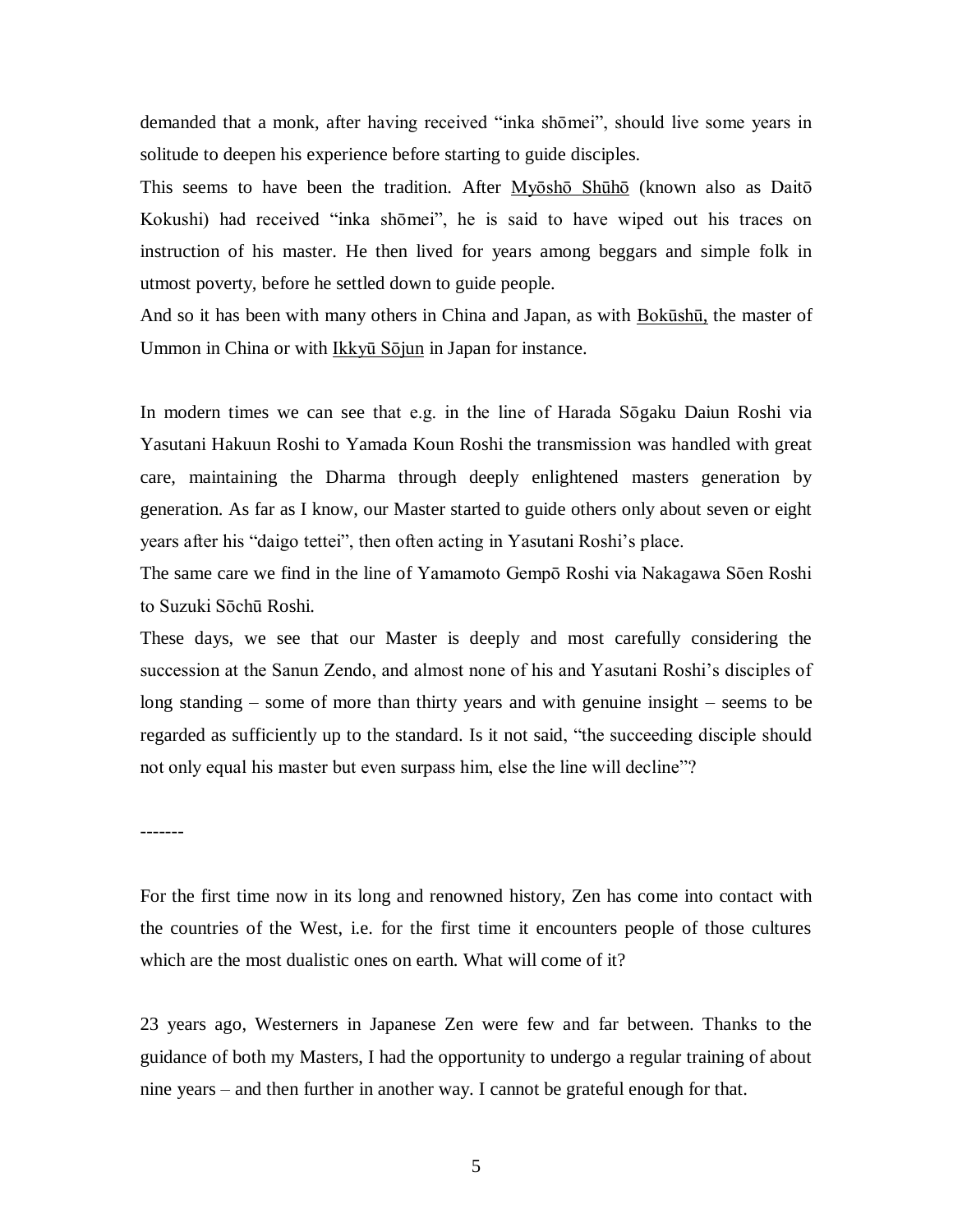About 21 years ago, young Americans arrived, flung themselves into zazen almost in a fury, then left after two, three years and were never seen again.

By the end of the sixties, Europeans started to come and also Americans of a different kind than those young ones before. In the seventies more and more Westerners arrived and also the clergy began to discover the usefulness of zazen.

While all these people have come for zazen, their purposes varied – and vary – widely. There were – and are – some who follow a deep urge, a blind drive to discover THAT what they really ARE. Some of them have learned some Japanese, a few to an outstanding degree. This gives them the possibility to enter to some degree Japanese culture, the consciousness of the people of this country, the soil from which zazen has grown.

During the eighties, more and more Europeans have arrived, several ones as a kind of visitor. They never have let go of their solid hold on Western ground, never have given up any security. Solidly anchored in the West, they – so to speak – occasionally stretch an arm across to Japan.

When we hear from our Master – and other spiritual masters – that poverty of some degree is helpful for the practice, it seems to me that the basic and important factor of poverty is insecurity. And insecurity is beneficial. It helps us to abandon ourselves. But most of the visitors are not interested in abandoning themselves. They also make no effort to enter Japanese culture, being convinced that their own culture is the best. However, here they have the possibility to "get something", a method which can well be used for a purpose of their own. And this purpose, as far as I can see, has in many cases hardly anything to do with the Dharma of my Master.

The koan often give laconic remarks such as "when Tōzan came to Ummon…". Looking it up on the map, we find that it is a journey of about 2000 miles – and that mostly on foot through the wilderness of ancient China. However, that did not make any difference to Ummon – or to other masters with disciples having come from afar. Ummon e.g. deals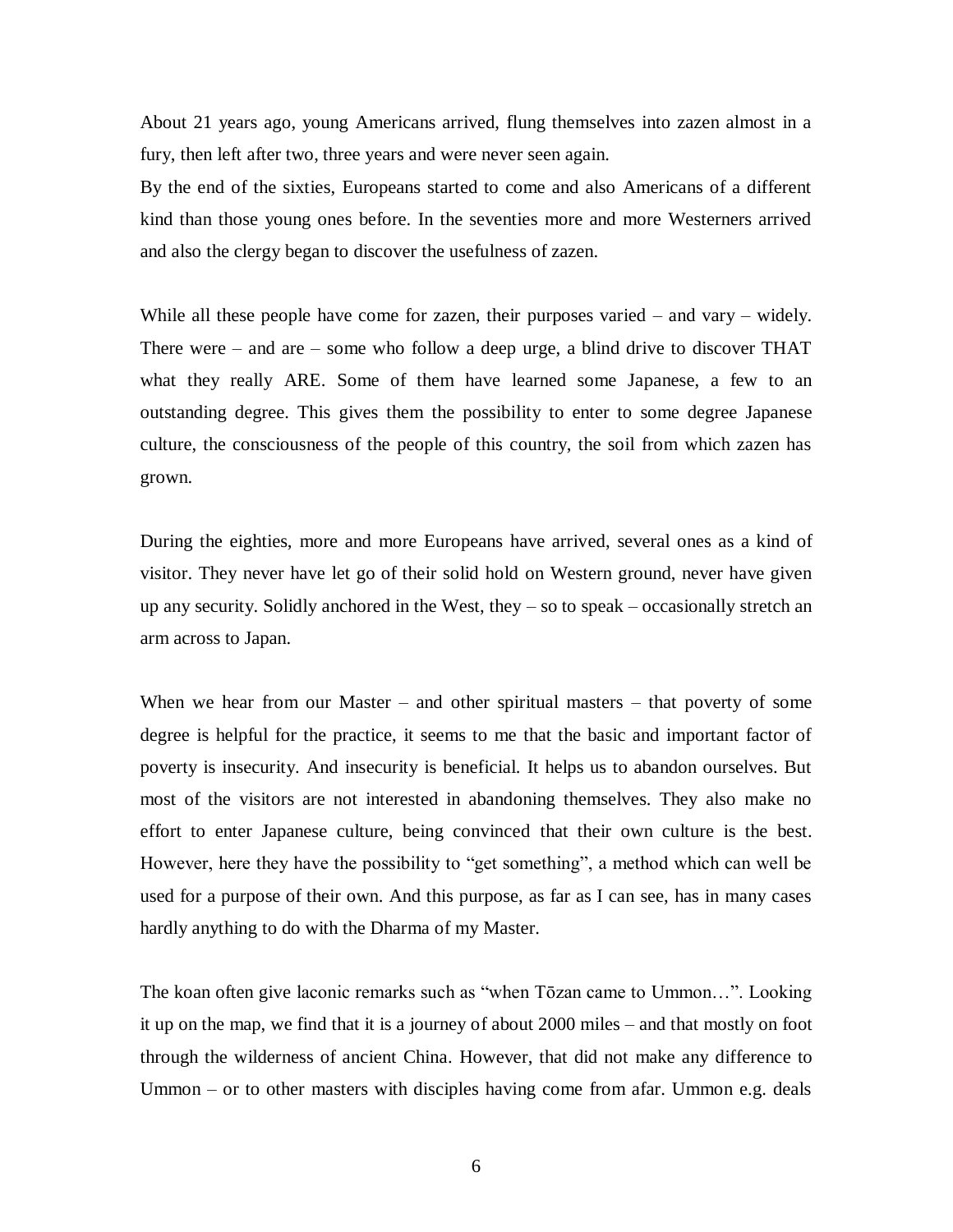very roughly with Tōzan. But thanks to Ummon's rough compassion, the end of the story is: "Tōzan experienced great enlightenment". (Mumon Kan 15)

In Shōyō-roku 87 we read: "…Sōzan said, 'I have made an arduous journey of 4000 ri and even sold my clothes. Why, Master, do you treat me like that?' Isan called his attendant and said: 'Get some money and give it to this monk.' "Is Isan cruel? Just on the contrary! It would not have been compassion to pity the monk and to try to explain things to him.

We hear about Hindu- and Sufi-masters or of those of Tibetan Buddhism who test their would-be disciples as severely as Bodhidharma did with Eka. And as a remnant of this, is it not the custom that an applicant to a Zen monastery has to lie prostrate for days in the "genkan"?

These days Westerners having come by airplane to Japan, the return ticket often paid for by their institution, are very differently dealt with and immediately accepted. Sometimes during their short stay they are rewarded by a quick "kenshō".

On January  $11<sup>th</sup>$ , our Master said in his Teishō:

"By zazen, the ego slowly is diminished and finally vanishes. But here are also people who seem to build up their ego on it." (quoted from memory). In fact, this belongs to what is called "spiritual materialism" (as mentioned in my letter June 1986).

At the same Teishō our Master said:

"May be I am too mild in admitting kenshō….but I am old".

There is probably nobody who doubts the great kindness and warm-heartedness of our Master and his wish to give, to give. But the "mildness" mentioned has its dangerous side.

How would it be, if the renowned head of the medical department of a German university said, "As to the Japanese and Korean students of medicine who come from afar – some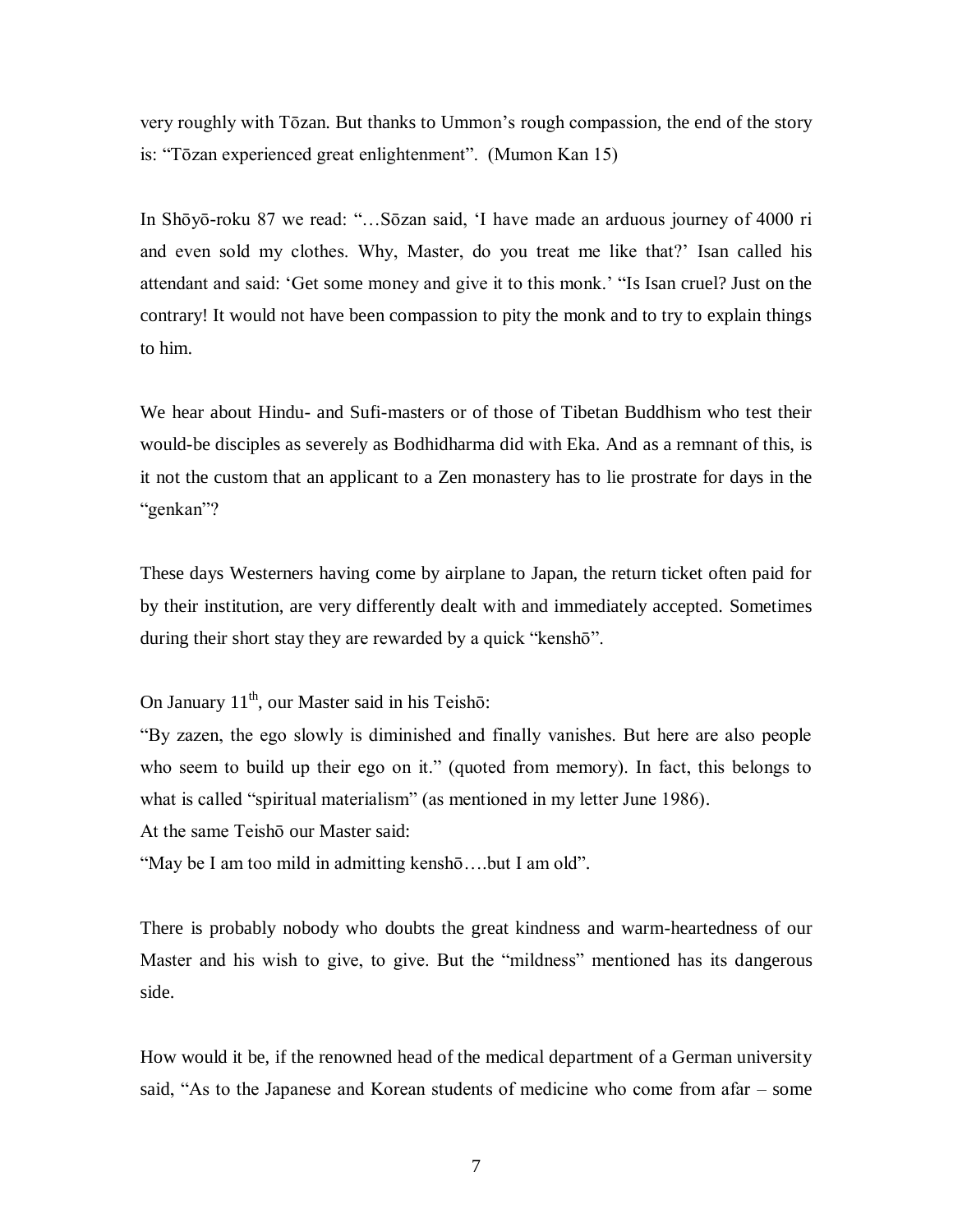each year for a few months – let us quickly have them pass their first examination, then rush them through further training, award to them the Dr. med. (M.D.) as quickly as possible and send them back to their countries to treat the patients there. If they treat patients in the Far East under the banner of "Classic German medicine" while in training here, all the better." Would there not be severe damage? Is that mildness not ultimately ruinous? Well, this concerns the body. But is the human heart-mind less important than its physical aspect?

The same day, our Master also read to us from Yasutani Roshi's book on the "Genjō Koan", p. 91:

……This is because the person's spirit of seeking the Way is not sincere. It might be a desire to make a big show of having practiced Zen or a haughty heart-mind of wanting to become a Zen-guide in a hurry. Both are vicious thoughts connected with the desire to become well-known and they allow a person to become content with a false experience."

With Westerners, there are still other unessential desires in this respect, but they come down to the same thing.

In most lines of spiritual teaching, people whose first and foremost aim is to teach are not even accepted by the master. Why not? There is clearly not the dominating urge for the most Essential, foe the "Great Matter", other secondary aims being in the foreground. From the outset, there is rather the tendency towards external activity. With Westerners, as our Master writes in "Kyō Shō" 203, p.5:

"The strong point ….is to relentlessly pursue the external world." All too true! The dominating desire from the outset to teach others belongs to "pursuing the external world", and not the urge to "grasp the pursuing heart-mind in its living essence". Of course, while in training, no teaching is permitted.

When Prince Siddharta, later to become Buddha Shakyamuni, felt the overwhelming urge to find a way that would liberate mankind, all beings, from suffering, he left all and went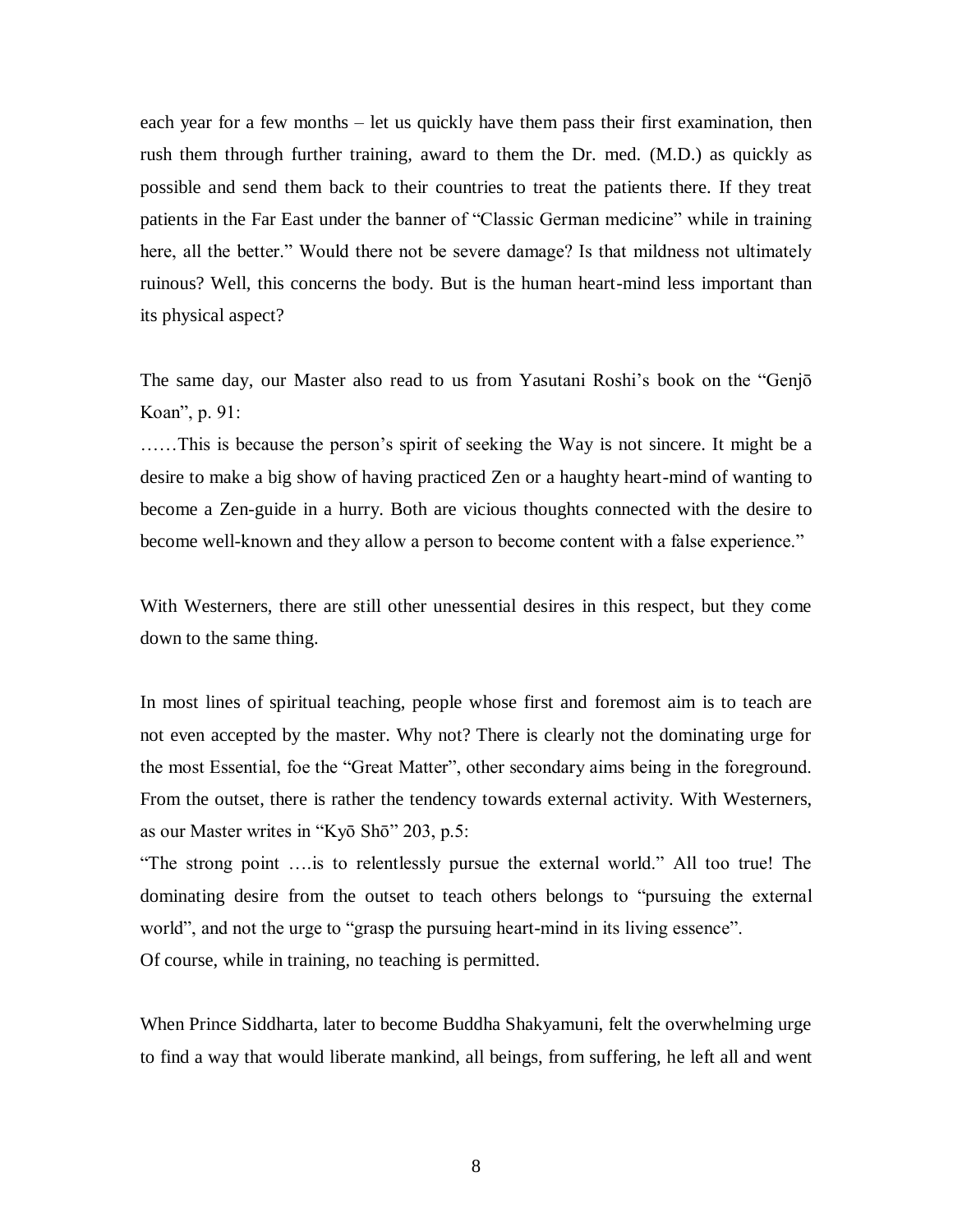deeply into himself, totally interiorized, until his Supreme Enlightenment resolved his profound quest. To help mankind, he first had to forget mankind.

This seems to be the general pattern. All the spiritually great ones and also all genuine seekers, of whatever Path, were in no hurry to teach. Rather, they were totally engaged in solving the fundamental questions within themselves. However, the more shallow a person, the more eager to teach right away, just as our Master has pointed out by quoting Yasutani Roshi's text.

But people "in a hurry to become Zen-guides" are welcome at the Sanun Zendo, and our Master exerts himself especially for them – and that in spite of his advanced age. Our Master, I am sure, did not start his own Zen practice decades ago dominated by the wish to teach.

Now it seems strangely enough, that the intellectuals of the most dualistic cultures, desiring to teach right away, are the most apt to quickly come to "kenshō", i.e. to realize to some degree the world of Emptiness.

What was wrong with the renowned ancients in China and Japan that it took them such severe practice for many years until they came to a breakthrough, and often decades until they started to guide others? And that even under such superb masters as Bodhidharma or the Sixth Patriarch and other great masters – and through living in a culture far more congenial to their strivings, far less dualistic than the Western one?

When going to transplant a tree from one area to another, one carefully studies the soil and climate of the area into which the sapling will be planted. In my eyes, this equally applies to the transmission of a spiritual Path: how about the old "soil and climate", and how about the new ones?

As far as I can see, Japan so far has been an exceptionally artistic country (which does not mean that there were no great scientists). Europe, the West, has been dominated by science so far (which does not mean that there were no great artists). What is measured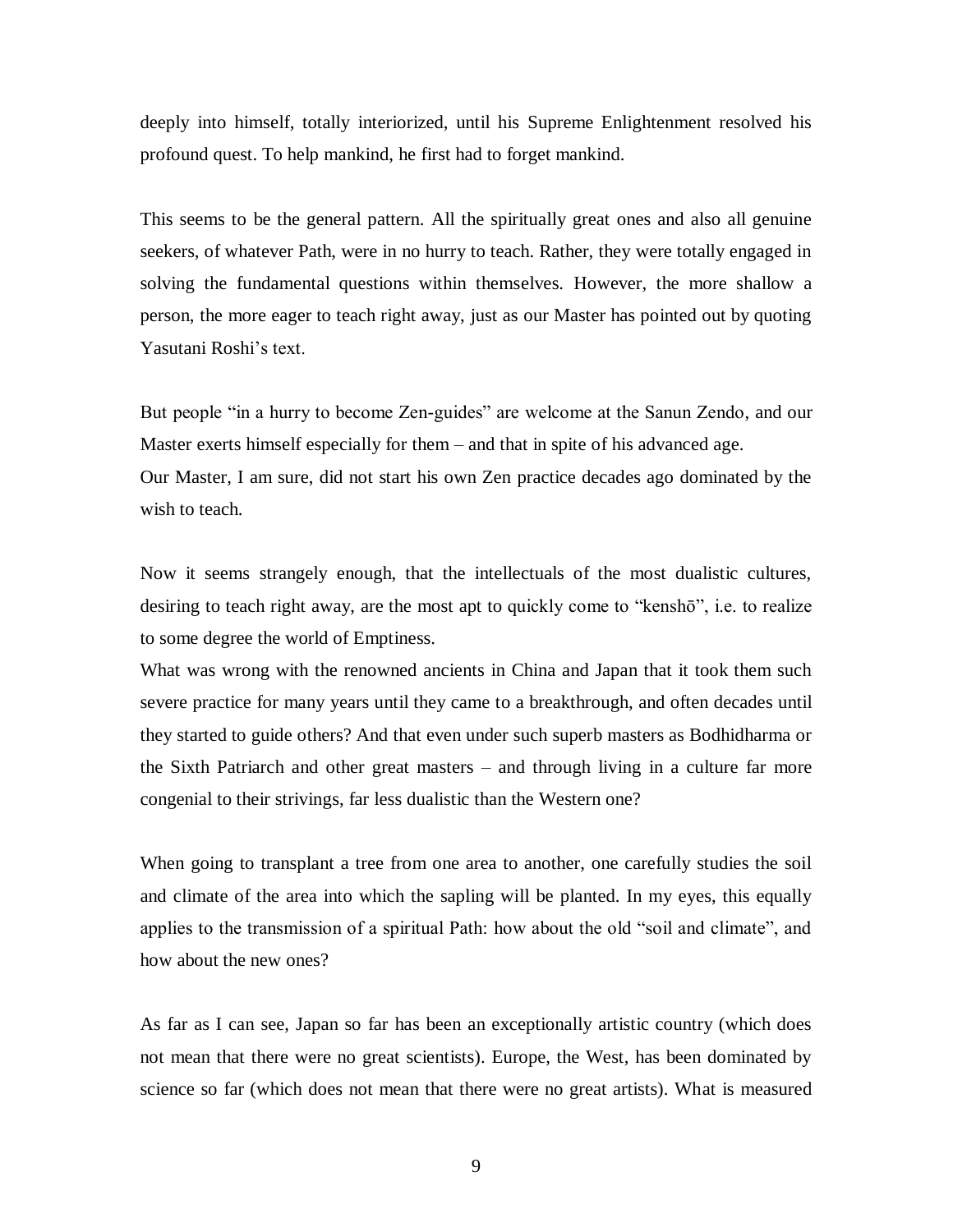and explained – that, one is convinced, one knows. It is ignored that this kind of knowing is based on agreements about certain "isolated closed systems" and it is ignored that there is an entirely different way of knowing by Direct Knowledge which does not resort to discursive thinking and which transcends the subject object split.

All scientific knowledge so far has been objectifying. Significantly enough, for a number of decades now, this shows signs of changing (see Louis de Broglie, Heisenberg, Schrödinger, etc.). But people in general have not yet taken this step. (This is a vast and most important subject and I cannot go into it here any further, but have done so in other papers years ago.)

This scientifically dominated consciousness is quick to jump at hints and explanations and ends up with the "thumb trick" of Herrigel (see "Zen and the Art of Archery") which his "kyūdō" master was quick to discover and, regarding it as cheating, he dismissed Herrigel.

 For the honest ones, i.e. for those with a true feeling for value, hints and explanations rather block the Way, since they address the agile Western intellect and with it become an additional obstacle.

If there is nothing in a person to warn him, a Westerner can go through most koan intellectually. It sometimes happens that someone comes to "dokusan" with a correct answer and yet has to be dismissed, since it is clear that the answer is mostly intellectual. To accept such an answer would be depriving a person of his/her true development. Alas, the Western mind is a highly endangered and dangerous one….

Since most of our Master's Western teaching disciples are members of the clergy, some other differences probably should be touched.

Certainly there was no Japanese or Chinese Zen master who professed and was obliged to profess anything equivalent to the numerous Church dogmas. Here just one example of these dogmas: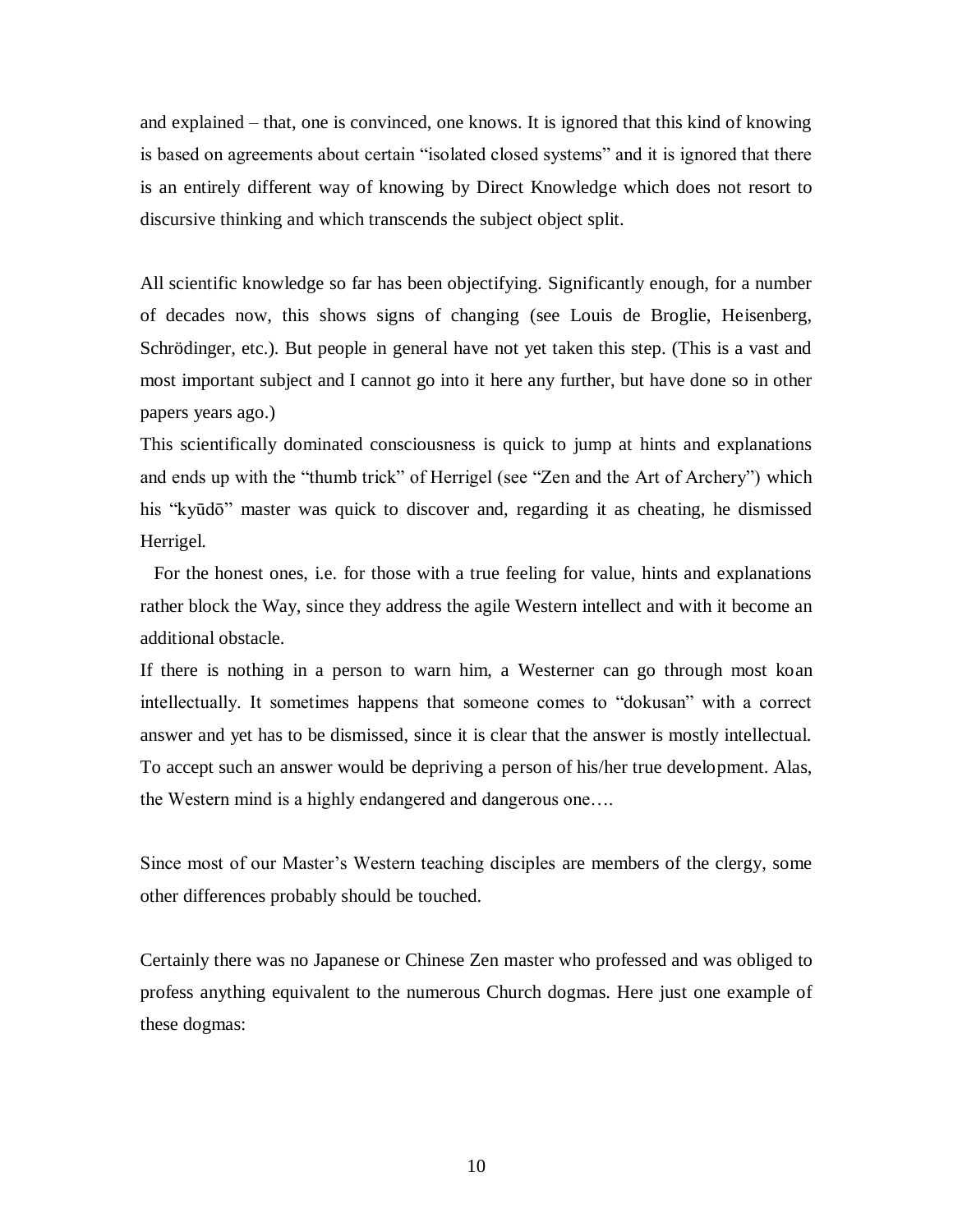"God's existence is not merely an object of natural rational knowledge, but also an object of supernatural faith. (De fide)<sup>"1</sup>

"God's existence" – an object of knowledge and even an "object of supernatural faith". Here it becomes evident that the "supernatural" is regarded as in the realm of the subject object split.

Throughout Ott's classic on dogma, which is part of the education of theologians and priests, there is the division into "natural" and "supernatural". In my eyes, the natural itself is the supernatural, the supernatural itself the natural. Moreover, who can fathom nature? The one who could, could fathom life. Without overcoming this dualistic view about the difference between natural and supernatural, how can one readily chant "form is nothing but Emptiness, Emptiness nothing but form?"

Ecclesiastical literature is full of the "merely natural" versus the "supernatural". Here an example:

Fr. Dumoulin in his book "A History of Zen Buddhism" calls Zen "natural mysticism" in contrast to "supernatural mysticism". He writes, "Christian mysticism is a matter of grace and is essentially supernatural. As a supernatural manifestation it belongs to a higher order than natural mysticism." (p.282/283) Frequently, I have heard other priests in the West classify Zen as "merely natural mysticism" and among them even some who themselves practice zazen somewhere.

Fr. Dumoulin's statement is interesting in another respect. More often than not, the Church has persecuted just those who had come to an experience of this "supernatural mysticism".

Several times, when speaking about those persecutions of deeply enlightened Christians in the West, my Master added: "That would be dangerous for me." Probably – our Master being in accord with the words of just those who were persecuted.

 $\overline{a}$ 

 $<sup>1</sup>$  De fide: dogma in all form through the Pope or a General Council.</sup>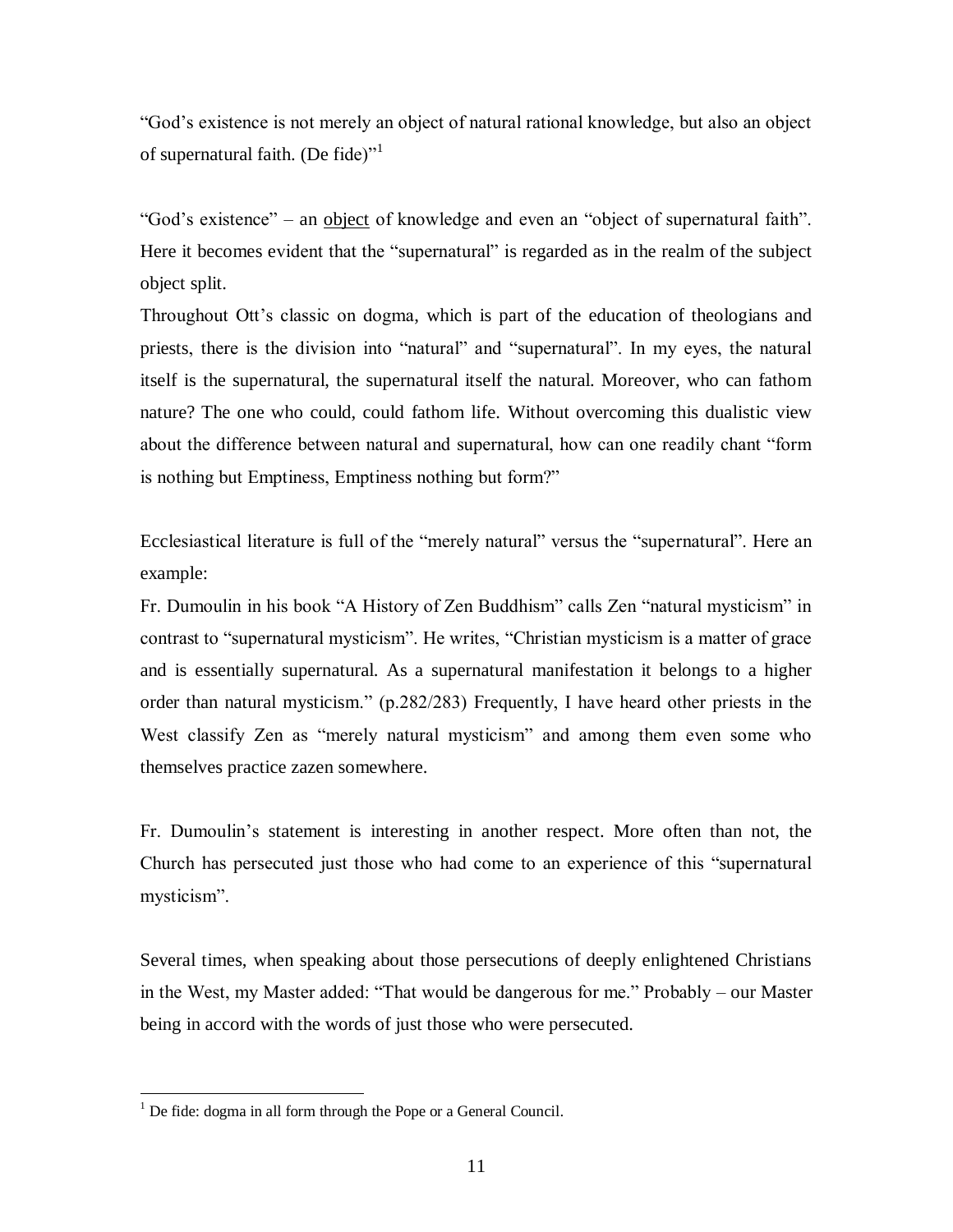But now, he receives kind and flattering letters from this or that clergyman. Is this not telling him something, I wonder.

In my European eyes, it says: 'We are happy to have found a renowned Oriental Master who willingly and quickly attests the enlightenment of almost each priest or nun who comes his way. Since no dangerously deep spirituality is involved with them, zazen serves us as a useful method.'

In my opinion, it almost indicates the death of my Master's Dharma in the West. Truly heartbreaking …...

Another dogma may be interesting in this context:

"Membership of the Church is necessary for all men for salvation (De fide)." (ibid. Ott, p.312)

In recent years, this dogma was modified, exempting those who never had heard about the Catholic Church. But:

"….Those men cannot be saved who know about the Catholic Church and her necessity for salvation by God through Christ…"

> (Handbuch des katholischen Kirchenrechts" by Listl, Mueller, Schmitz, 1983, p.46 [= Handbook of Catholic Canon Law"])

And Dogma: "Fallen man cannot redeem himself. (De fide)"

(ibid. Ott, p. 17)

Alas, it is clear that our Master cannot be saved ….But under certain conditions, one evidently may overlook such a shortcoming.

Frequently I have heard my Master say that Westerners in general are less gifted with regard to the main Zen experience. We also read in "Kyō Shō" 203, p.5:

"Here (Sanun Zendo) there are many priests and scholars of repute from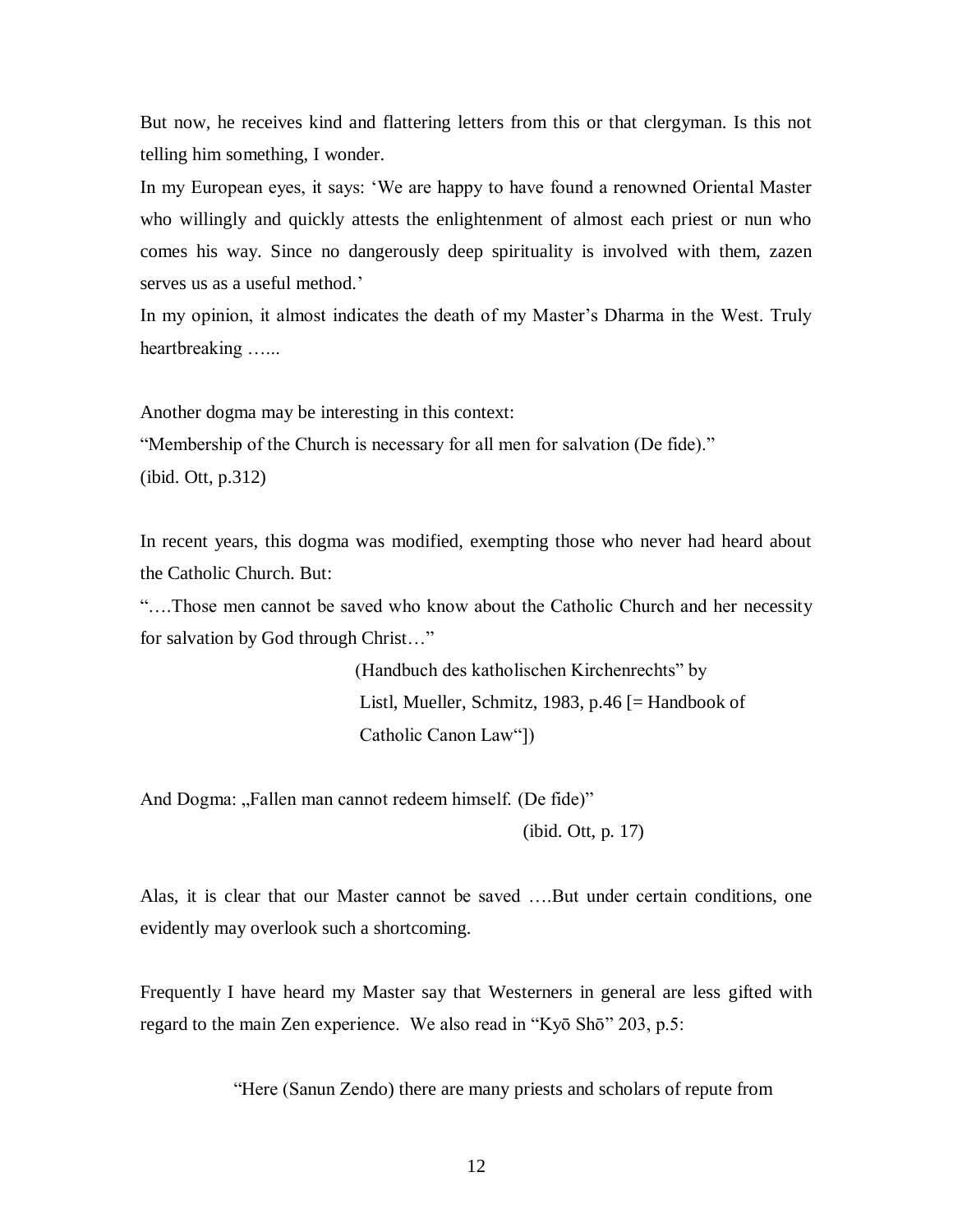abroad. However, saying it d i s t i n c t l y, foreigners - with certain exemptions – do not know the world of Zero…"

So it is. This is as I see it. More than ten years ago, I looked deeply into the difference between Oriental and Occidental consciousness as revealed in everyday life – customs, habits, language, physical movements, buildings, etc., etc. – and this was also the subject of my conversation class at the Todai. Each of those observations manifests the difference that we find at the roots of the respective cultures. For me there is not the slightest doubt that the subject object split is far greater with us Westerners than with the people of the Far East. However, there are exceptions and to name them would make a rather long list.

Now I wonder: if, according to the words of our Master, those Western "priests and scholars……do not know the world of Zero", how can they teach Zen?

In my eyes: without any experience of the "world of Zero", of the "Unborn", of the world of no-qualities, of Emptiness, there is no Zen.

While Westerners in general are less talented regarding this main Zen experience, according to my Master's and my own view, being steeped in objectifying knowledge, they are evidently the most gifted ones to arrive at a quick "kenshō" at the Sanun Zendo, to pass through the koan at a rapid pace and to teach Zen.

With my Zen companions I go through different experiences.

A breakthrough does also not predominantly occur with members of a certain profession or standing. Many years ago, my Master asked me several times, "Which Westerners do you think, are the most apt for Zen?" The answer: "People with an artistic mind" – which must not necessarily be reflected in their profession. And so it is. (Isn't it also revealing that so many Zen masters of ancient and modern times found an artistic expression of their inner state?")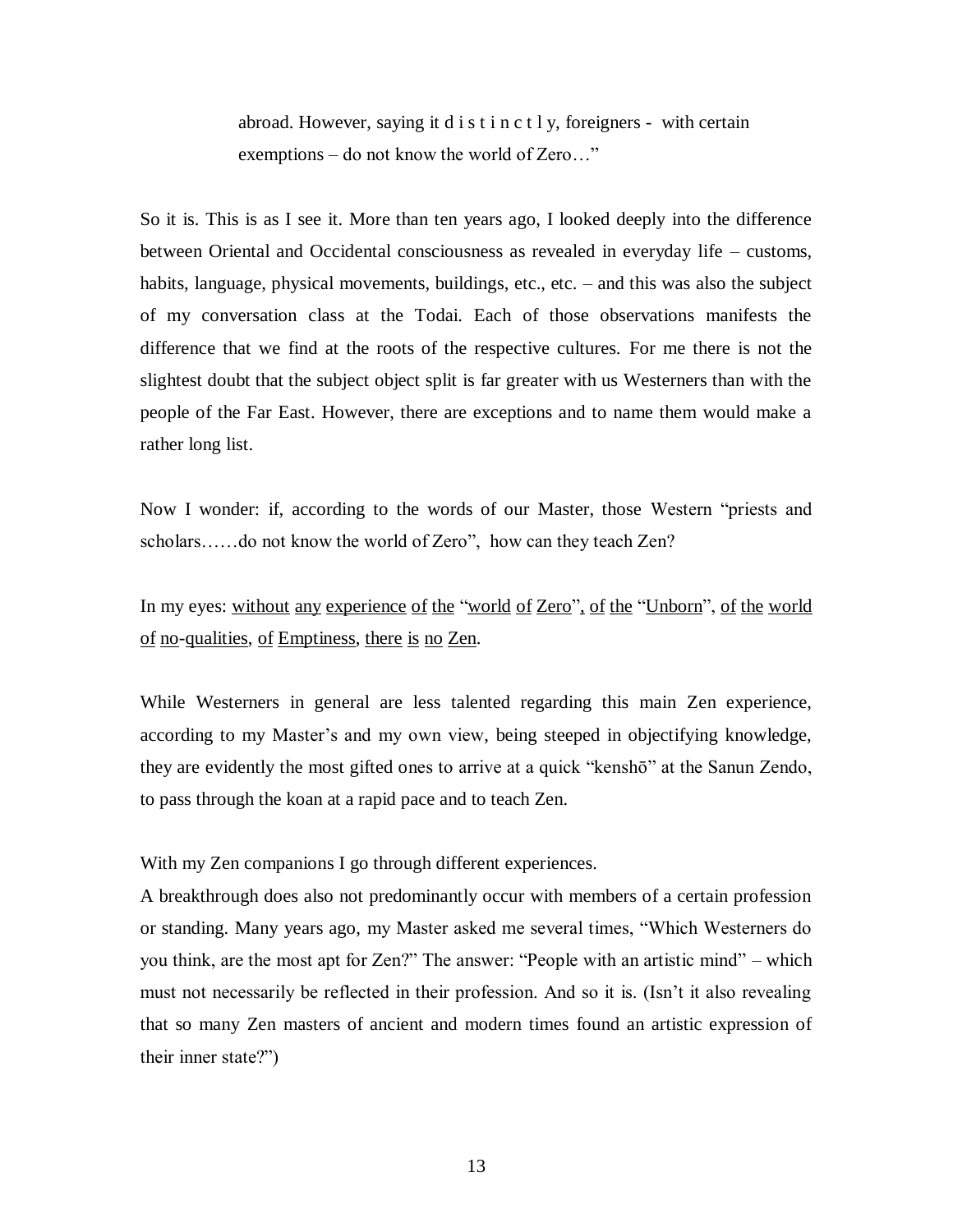But among those of my Zen companions who have broken through the imaginary wall, there are also scientists and priests of repute – not rarely after having gone through quite an inner ordeal and "dramatic transformations" (quoted from an abbot's statement concerning a practicing monk-priest of his monastery. I have great respect for such people.

Though the Japanese, no doubt, are more talented, we do not see a single Japanese who has accomplished the same feat of rapid "kenshō", rapid "shitsunai", rapid "teaching Zen".<sup>2</sup> The "kenshō" of Westerners at the Sanun Zendo, as far as I can see, outnumber those of the Japanese and Western teaching disciples are far more numerous than the Japanese ones. Why? Because the standard is different.

What is the effect on the West?

During the last few years I have heard several Westerners of depth, education and insight (priests and scholars among them) reveal their deep disappointment concerning the present Zen scenery. For instance:

 "So far I had great respect for Zen. But most of what I see going on here recently under the name of "Zen" has changed that. If this is Zen, my respect is gone." Or:

 Most of the so called Zen here comes down to the same old stuff we have always had in this or that form. Now again there is another form under other terms – but for the rest….It is like a new game played by the old rules."

Or:

 $\overline{a}$ 

"What a shame that Zen, in general, has not come to the West at a high standard!"

Yes, Zen escapes haste. Some years ago, our Master has said very clearly, "Prematurely ripened fruits never have a good taste." The "Zen chūsha" (injection) is quickly changed by the body of Western systems into something very different. What "arrives" abroad is hardly Zen any more. It is not the "Zen chūsha" that changes the establishment, but the establishment that changes the Zen injection to something hardly recognizable as Zen.

 $2^{2}$  In my eyes, Zen is not teachable, there is a very different process of guidance at work.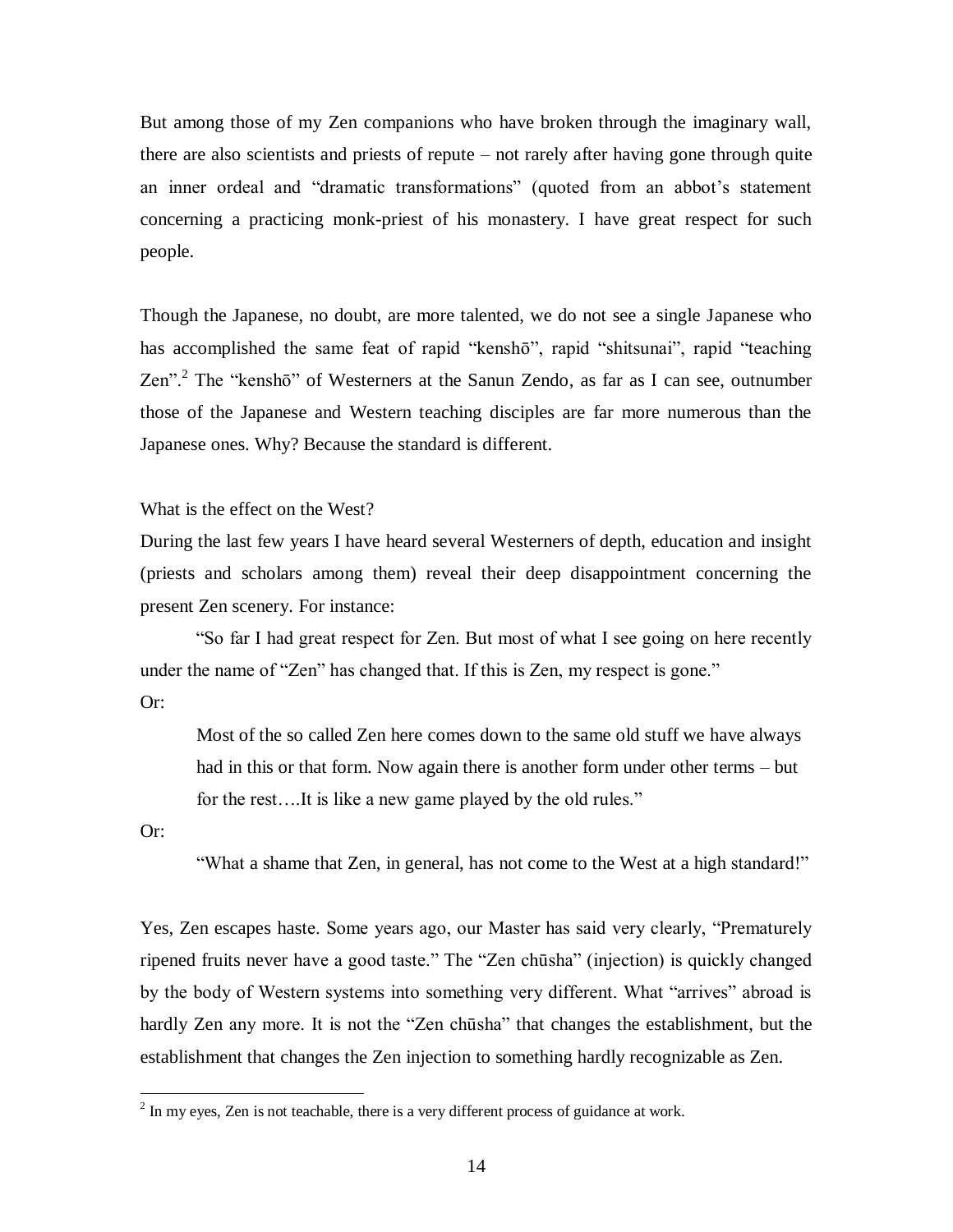It is evident that the saying "the succeeding disciple should not only equal his master, but surpass him" is not applied to Westerners. There is nothing of "equal", let alone "surpassing". That means, Zen has entered the West in an already diminished state. Starting out like that, what can we expect of it later? Deplorable Europe! Deplorable West! You have missed your chance regarding Zen at an extremely important turning point in history. You have distorted Zen from the outset, as you have distorted other paths of spiritual training since ancient times. What a pity! What a pity! I pray that this will not have the consent of our Master. This kind of "Zen" will not have any significant influence on the transformation of consciousness at stake these days.

I wonder whether our Master thinks so little of us, that the standard for Westerners is so strikingly lowered – whether in Canada, the U.S.A. or Europe – that e.g. also a person "whose eyes are not straight" on his request is given "san motsu", because, as our Master told us all at the Zendo, "he wanted to be able to perform wedding ceremonies etc. fully authorized".

Many Westerners are quickly authorized to "teach Zen" in the West, e.g. they are entrusted with our Master's most precious Dharma – but in most cases they are not really trusted (which seems quite justified). So far it has been my impression: when fully trusted, then authorized – when not fully trusted, then not authorized. This understanding of mine seems to have been an error.

On January  $25<sup>th</sup>$  of this year, at "question-and-answer", our Master said that through zazen, "nayami" (suffering) is lessened and finally vanishes. True, no doubt! But for me in recent years, deep sadness has arisen about the deterioration of my Master's Dharma in the West. This suffering has helped to drive me deeper and deeper and so I can be grateful for it.

But this is not the whole picture: to be aware that hundreds and thousands of Westerners are – and will be deprived of their true development regarding the "most important matter", drives the tears to my eyes.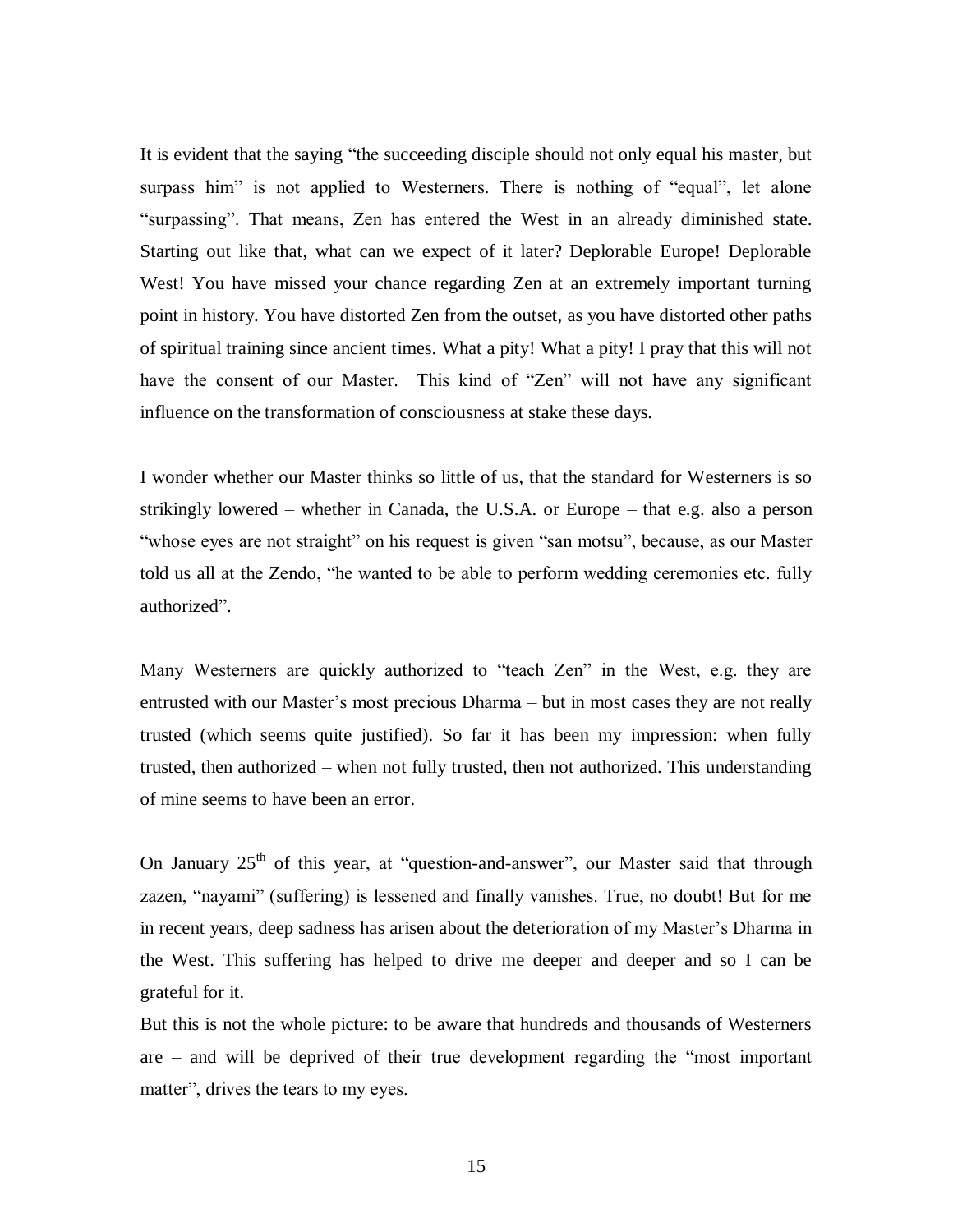One may say: Well, if all these people are content with what is offered, isn't it all right? But, may be, one should not overlook the fact that for centuries Westerners have been educated in a way which has diminished the intuition of many (by far not of all) for true spiritual value. So they cling to labels: "authorized Zen teaching" – that must be good. One may say: These peoples are just victims of their own consciousness. But there is also what is called compassion. If I "love my neighbor as myself" (in fact as being myself), one can hardly lean back, saying: so they reap what they have sown…It is rather a very painful sight. What makes it even more painful is the fact that the Western line of my Master to a good deal is responsible for that. What a terrible pity!

From the bottom of my heart I pray that our Master may re-consider our Western situation, so that from now on at least there will be the same standard for the transmission as in the Japanese line. Else my Master's Dharma will be mostly lost in the West, used as a method for other ends. It will be close to a miracle if only a thin thread of it will survive. For the rest: Zen may be a stillbirth in the West.

My Master's ears and eyes are not those of an ordinary man which are open only to praise and closed to everything else. So there is much hope.

The French Benedictine monk-priest, Henri Le Saux, known as Swami Abhishiktananda who went to India where he experienced deep enlightenment and stayed on for decades until his death, writes in his book "The further shore":

"Unfortunately those who are searching for spiritual experience are all too often attracted by mere substitutes like the European version of Zen, Yoga,……" (p.98)

Yes, the "European version"…

## And further:

"But in fact, its experience (=that of non-duality) as a means of liberation and joy for mankind will only be possible at the present juncture in human history if it is interpreted by seers who are at home in two languages: the language of the Upanishads ….and the language of the seekers themselves." (p.100)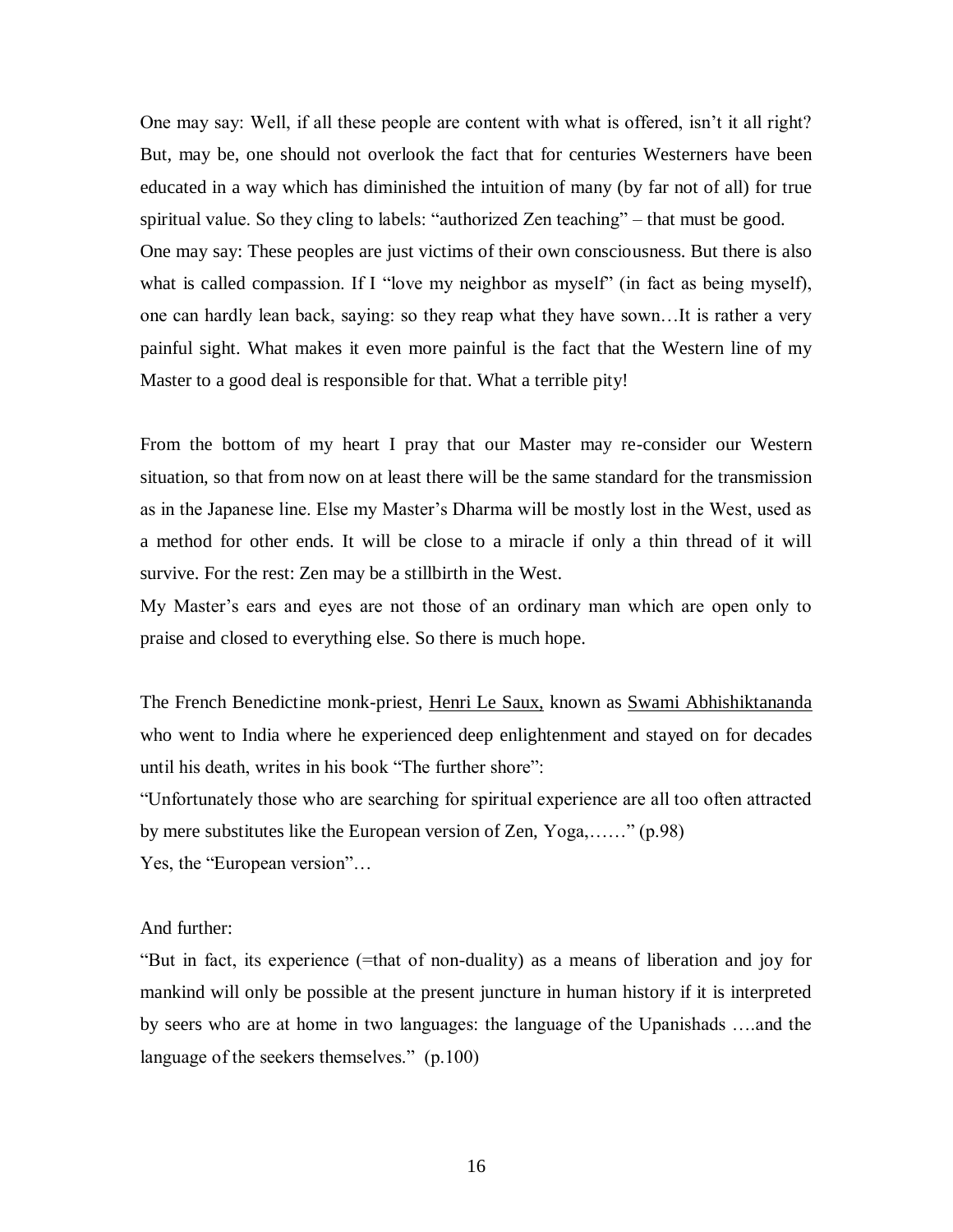"Seers", that is deeply realized people.

What Henri Le Saux – Abhishiktananda hints at by "at home in two languages", as far as I can see, comes down to "at home in two cultures", familiar with "soil and climate" of two cultures.

The diary of Henri Le Saux – Abhishiktananda tells us what he had gone through on his Path away from the dualism of the Western establishment to the Indian "Advaita" (nonduality, Oneness). Among my Zen companions I see similar things happening  $-$  slow, deeply-going transformations until finally in an instant a breakthrough may occur.

The "transmission" first happens within oneself, set off by the Zero experience of some degree into which in an instant everything is sucked – and from which each and all emerge again – no, not <u>from</u> IT, <u>as</u> IT! This, of course, includes and concerns the two cultures involved in the transmission as well. Although One, each keeps its particular uniqueness – in fact, this uniqueness is even seen more clearly now. There is no "binding together of the branches", to quote what my Master often said 16, 15, 14 years ago – no mixing things, no wishy-washy, no "aku-byodo".

EmptyOneness-Uniqueness! This then is the Zero-multitude – this then is "form-Emptiness" - the quality-Qualityless. It is time-TIME, it is i-I, it is world-WORLD, - it is japan-JAPAN, it is Europe-EUROPE.

TIME-I-WORLD-JAPAN-EUROPE – the same; time-i-world-japan-europe – each of particular uniqueness, different. But: TIME-I-WORLD-JAPAN-EUROPE-time-i-worldjapan-europe…..

Where this vital experience is lacking, there is no transmission, no Zen, but only "nisemono", a Zen corpse.

In my eyes, this vital direct experience is the intrinsic basis of any genuine transmission which ultimately is not a transmission "from here to there", but a transmission "on the spot". So it was in ancient times, and I wish this spirit pervaded Zen today.